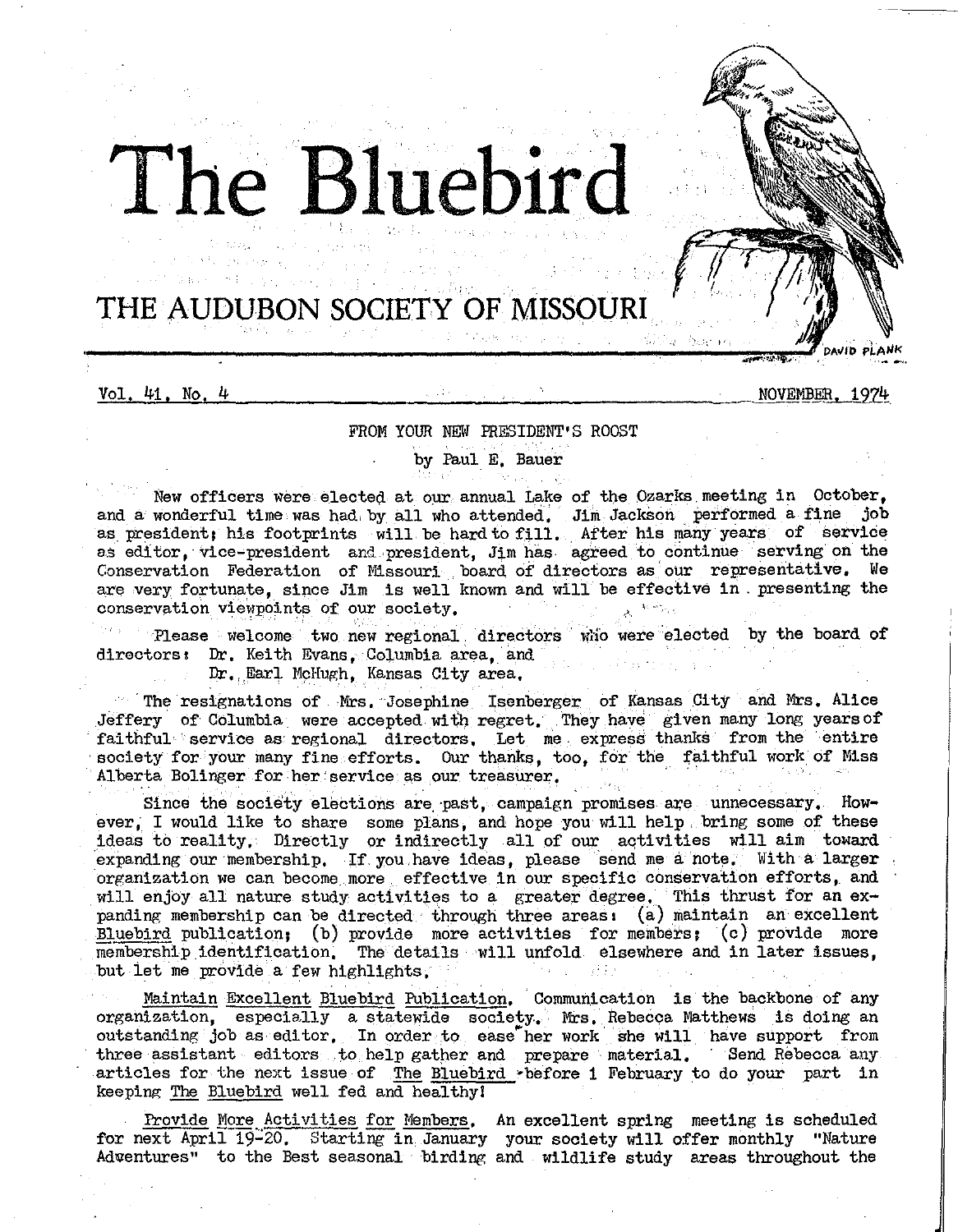$\frac{1}{2}$  -  $\frac{1974}{1974}$ 

entire state. You will discover that each region of our state has unique features which we should know and enjoy--before more changes take place. With  $car$  pools these trips should be possible, even if the energy crisis becomes more severe. Details of initial trips are discussed elsewhere in this issue.

Provide More Membership Identification, David Plank has provided a painted sample for an auto decal, After a selection is made, decals will be ordered; armpatches will be reordered, *A* major effort will be made to inform selected science teachers and local newspapers across the state of our key activities and conservation efforts, We hope this effort will bring *more* young people .and their interests into our society,

Does all of this sound too ambitious? Only time will tell, However, I believe your efforts combined with mine can make wonderful things happen for the EXPANDING Audubon Society of Missouri,

# ABOVE TIMBER LINE

 $\ldots \sigma \ldots \sigma \ldots \sigma \ldots$ 

# by Homer R, Bolen

Out of a snow flurry it came, one small dark form, winging into view and swiftly vanishing into chilly obscurity. What was it? Above timberline in the Beartooth Mountains of Wyoming at the end of June the possibilities were quite limited. It is far too small for raven or ptarmigan, or even nutcracker, and is much to dark for -water pipit, Could it be the black rosy finch?

For three years that glimpse of the snow sprite has haunted me. My intuition pleaded persuasively that it must have been a black rosy finch, since no acceptable alternative could be found. But the demands of empirical science insisted on more than one ephemeral observation before reaching a conclusion,

 $\sim$  So, back into the Beartooth mountains went Carrie and I on the last day of July, We camped that night on high ground near Beartooth Lake, Our Volkswagen camper was already gaining altitude as morning's first light spread across the mountain valleys, Trees werethinn ing out and becoming gnarled and scraggly, Soon we were above timberline. Bird life was scarce, but movement ahead caught our eyes. It proved to be a small flock of tail-wagging' pipits, Although interesting in thelr own right these birds are often common in the Mississippi flyway during migration, We were seeking the more localized rosy finches.

Then it happened. We had pulled from the highway onto a broad shoulder of gravel overlooking a gentle slope strewn with boulders. There on a rock not fifty feet away stood the pair of them, Pinkish wings and rumps established their identity as rosy finches, and the dark breasts and backs ruled out their gray-crowned and brown-capped cousins. These were, indeed, black rosy finches!

We have come a thousand miles to visit them and they are at home. One of their youngsters stands nearby with quivering wings hoping for breakfast. The plea is answered with insects gathered from the alpine meadow. On the sunlit hillside across a meltwater rill fed by a thawing snowbank, a yellowbelly marmot prowls about. A. pika, his mouth filled with a sheaf of grass blades, scurries among the rocks. While the sun shines he makes hay for the winter to come. Carrie and Homer, binoculars in hand, sit in their VW observatory with the matchless panorama of the Beartooth plateau spread before them. Mission is accomplished. All's right with the world,

 $\ldots$  $\mathcal{F}\ldots$  $\mathcal{F}\ldots$  $\mathcal{F}\ldots$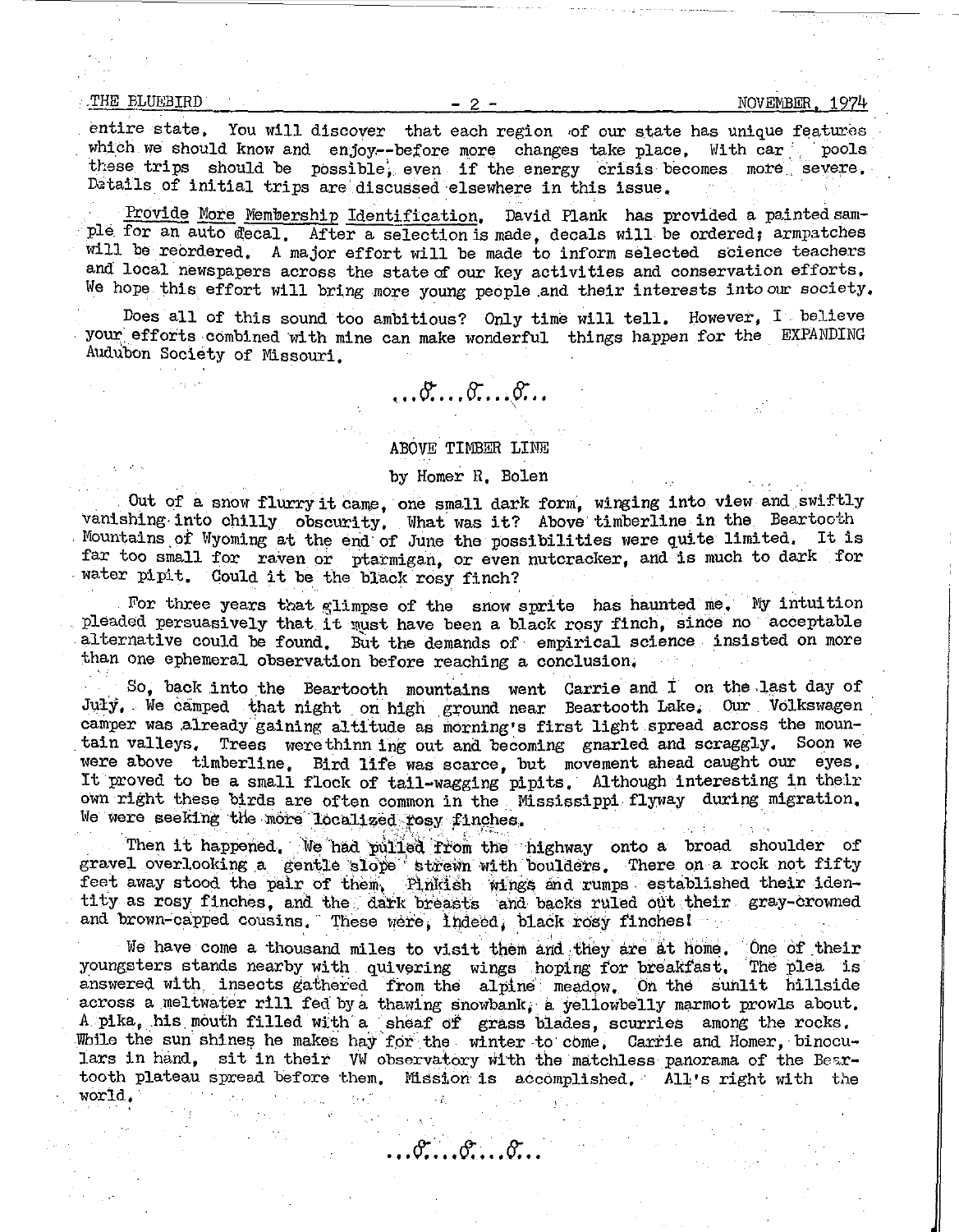# $A$ NNUAL MEETING' - 1974

An organization's success is sometimes measured by the continuity of its events, but the same criteria may be used to measure stagnation. Nevertheless, it is a fact that the Audubon Society of Missouri has just concluded its twenty-first consecutive annual meeting. With one or two exceptions they have been held at an organized camp area at the Lake of the Ozarks State Park, ·

The first meeting was held at Camp Clover Point on October 10 and 11 of 1953. Beginning in 1956 we moved to Camp Rising Sun, our present campsite. The meeting has always proved very satisfactory to. those who have attended, and there are some who have attended nearly, if not all of the meetings.

This year about 80 members gathered on the extended weekend of October  $4$ , 5 and  $6$ . The dates for meeting were advanced one week in hopes of taking better advantage of the fall migration. Fortunately, early fall colors provided us with an exciting bacground for our activities;

For what I believe is the 18th consecutive year, National Guard cooks from the Jefferson City area provided us with food in quantity and quality that is seldom experienced in commercial establishments. Their friendliness and competence -sadded much to the success of the weekend,

The feature of the Saturday evening program was a slide presentation entitled, "An East-African Safari, " by Walter Lidell. His comments, with occasional help from wife, Vivian, were excellent, Walter has fabricated his own photographic system which enables him to produce very sharp copy at a substantial enlargement factor. A rather small bird nearly filled a 35mm frame. The exotic and unusual species stirred wistful thoughts that perhaps, someday, we . . .

The field trips were well attended and many of the state's better birders were on hand to close in on any bird who thought he could escape identification by assuming a nondescript fall plumage or by trying to concealhimself in the undergrowth. Lisle and Alice Jeffrey once again were the prime movers in putting it all together, and Lisle doubled as the leader of the botany group.

· Bird finding was, and is, a large part of the outing. Although it seemed to  $t$ : in the field that birds were not as plentiful' as in the past, when 80 pairs of sharp eyes are at work, a good list will naturally result. Final tabulation shows that  $85$ species were listed, so each person at the meeting can claim one bird with a few left over which we will credit to the cooks.

Water birds were somewhat lagging but migratory land birds seemed more plenti-<br>ful,' Summer tanagers and yellow-billed cuckoos were actually common, with one or two black-billed cuckoos, Some of the better finds were late chimney swifts, a calling whip-poor-will, both marsh wrens, four species of vireos, and ten kinds of warblers, Red-headed woodpeckers were abundant at the camp ground, This occurs about every other year, and probably coincides with a good acorn crop.

We believe the Society's Annual Meeting is an event that must be continued, Perhaps the dwindling attendance, from more than 200 in the late 1950's, should prompt us to review ;the format, Those who attend regularly are obviously satisfied with the current arrangement, but perhaps an endeavor to develop a different type meeting would attract a larger percentage 'of our membership, The new officers, Paul Bauer, president, William Goodge, vice-president, Edna Kriege, secretary, and Katherine Wade, treasurer, will no doubt be thinking about this.

.. *. fl: ... -e: ... &': ••* 

--reported by Jim Comfort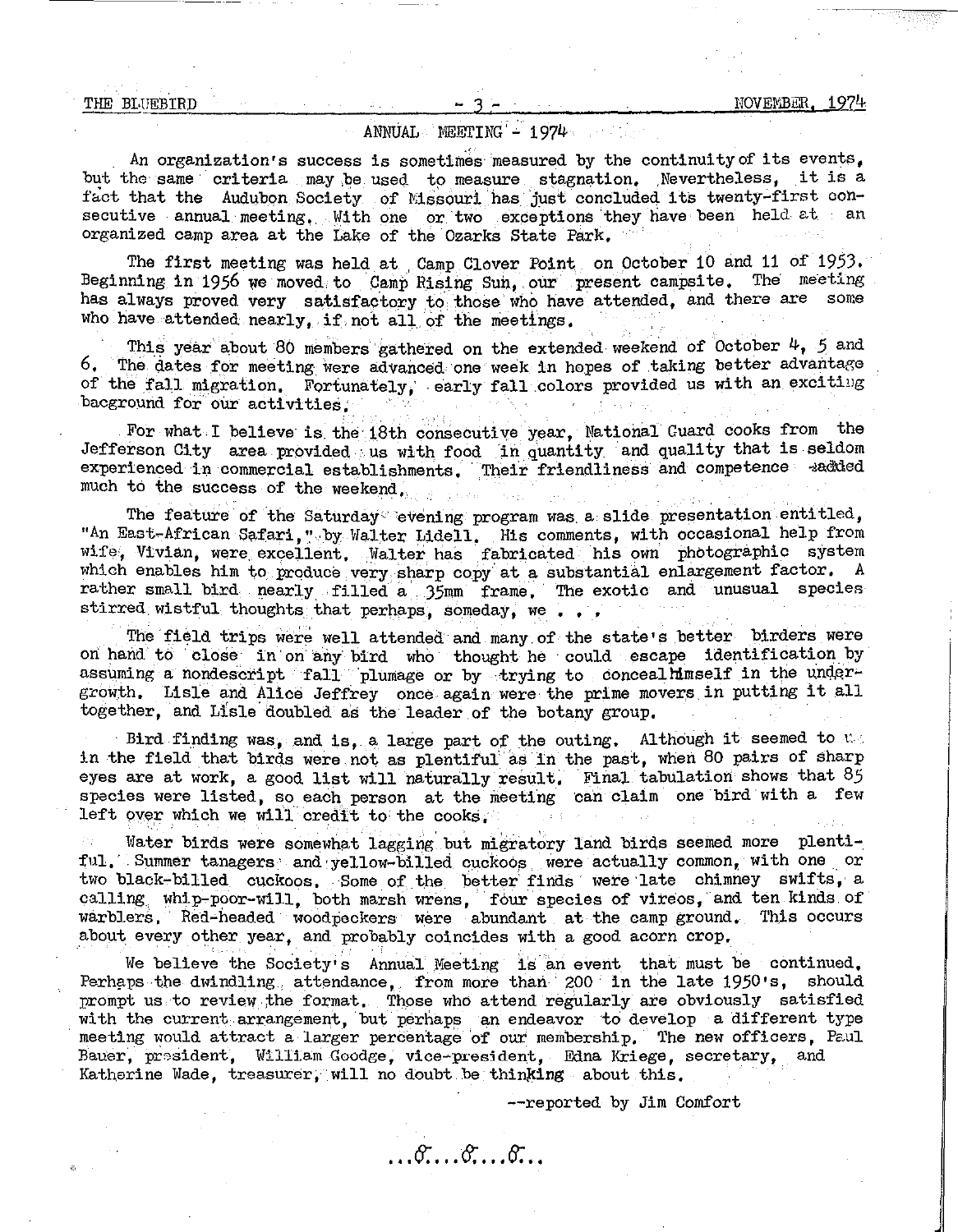# MISSOURI AUDUBON NATURE ADVENTURES

by Paul Bauer

The initial efforts to get the planning for these adventures functioning may require revisions until everything works smoothly. After a few months we hope to find someone willing to take over the task of selecting trips. leaders and handling of the planning details,

JANUARY - Winter gulls and Rare Waterfowl - Saturday, 18 January, 1975.<br>- Leaders Richard Anderson, 1147 Grenshaw Drive, St, Louis, Mo. 63137<br>- Locations ~Mississippi River Near Alton Dam (North of St, Louis).

In past years excellent and unusual birds have been seen when the Illinois and Mississippi Rivers and Lake Michigan are frozen solid, The water for a number of miles below Alton Dam is often the most northern open water, and birds are concentrated, Gulls have included great black-backed, glaucous, black-legged kittiwake, Iceland, herring, ring-billed, and sometimes early Bonaparte's. Probably no one area in Missouri has provided more types of gulls in January.

The weather at this time of year can alter even the best laid plans, so if you want to attend, please send the leader a card with your address and phone number; Send the card before December 28, and indicate:  $(a)$  that you need a ride, or can take riders; {b) interested in a warm-up meal together after the birding; (c) need lodging details. Instructions and details will be sent to those sending a card.

FEBRUARY - Bald Eagle Counts and Northern Finches - Saturday, 15 February, 1975<br>- Coordinator: Paul Bauer, 4 Club Grounds South Drive, Florissant, 63033<br>- Locations - Several choices: NW, Central or NE Missouri, At least

eagle counts are taken in the state. Some are part of a U.S. government survey to determine the winter eagle population, Once I was fortunate to see twenty-three eagles at one time in the narrow field of a spotting scope. This type of specialized count can be enjoyable, and it does help to provide useful data on population trends,

Two choices exist: (a) You can help support a survey that may see only a few eagles, but will help to greatly increase the survey value; or  $(b)$  be part of a survey almost guaranteed to show you many eagles. The selection is yours, but either trip will be rewarding,

Send a card to the trip coordinator before 25 January, 1975, with your address and phone number. Indicate your choice of trip, if you need a ride, or can take riders, You will be kept. informed of details,

WARCH - Several plans--none are firm - Saturday, 22 March, 1975.<br>- Coordinator: Paul Bauer, 4 Club Grounds South Drive, Florissant, 63033

Planning for several trips is being arranged. Consider the ideas below and send the coordinator a card incicating your preferred interest BEFORE 15 JANUARY, 1975. This will permit more details in the February issue of The Bluebird.

- A) Ruffed Grouse mating displays• Location near Columbia; limited to 15 or 20 people,
- B) Greater Prairie Chicken mating displays: Location near ElDorado Springs in SW Missouri; limited to 15 or 20 people.
- C) Tour of Swan Lake National Wildlife Refuge in North-central Missouri. At this time the full thrust of spring migration should provide concentrations of all types of waterfowl. including numerous white pelicans.

Send a card with your address and phone. Indicate first and second choice, if you need a ride, or will take riders. Note early date for card.

 $\mathcal{F}_{\alpha}$ ,  $\mathcal{F}_{\alpha}$ ,  $\mathcal{F}_{\alpha}$ ,  $\mathcal{F}_{\alpha}$ ,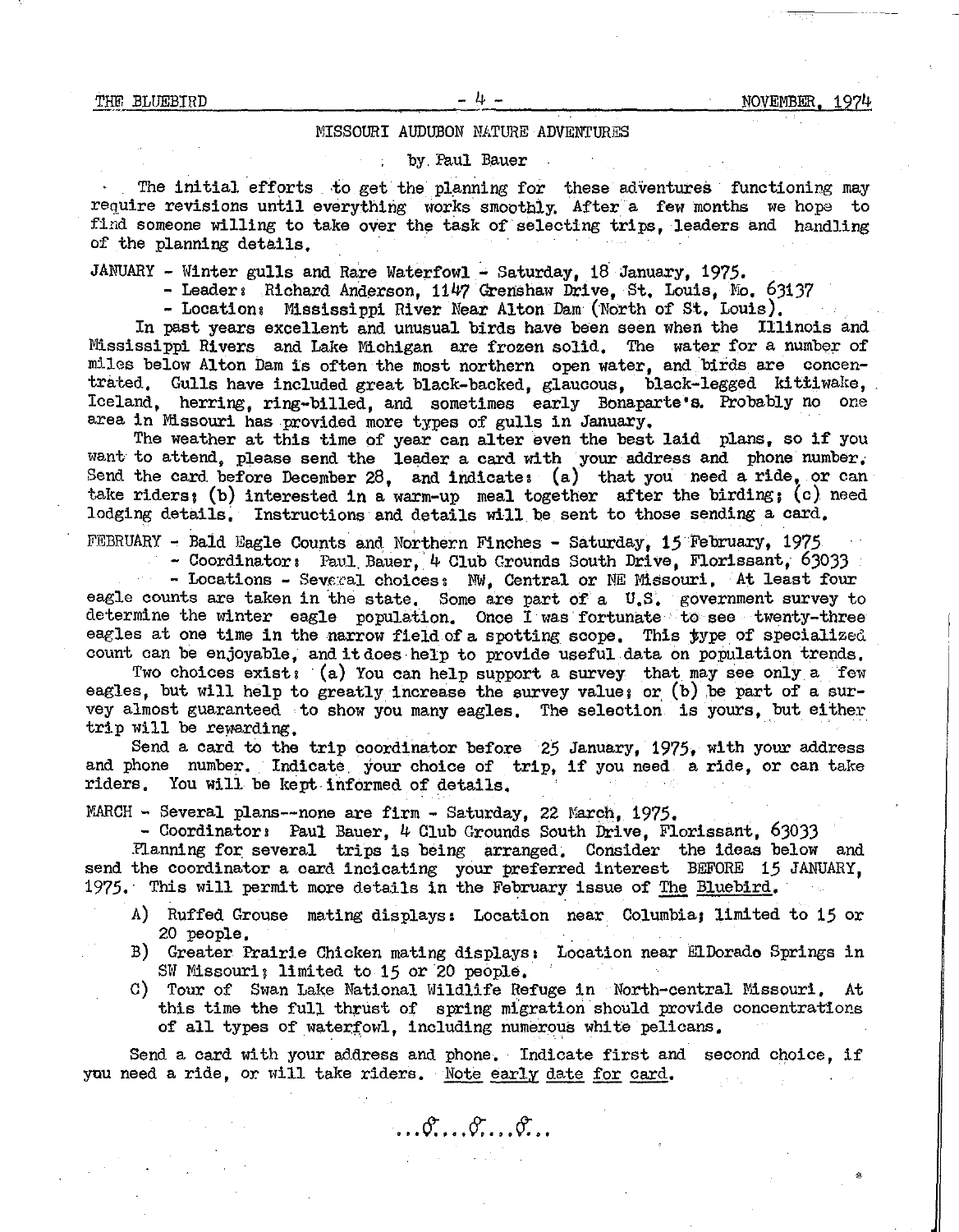# SEVENTY-FIFTH ANNUAL AUDUBON CHRISTMAS BIRD COUNT

There were twenty-seven men who counted birds on Christmas Day, 1900, Little dia they realize the far reaching effects that first Christmas Bird Count would have.

You might say that it all began as a protest--a protest against a practice of ·the day in which hunters would meet on Christmas afternoon, choose up sides and then "hie them to the fields and woods to kill practically everything in fur or feathers --if they could,"

It was a modest beginning; reports came from twenty-five areas of the birds seen on leisurely afternoon walks. Since that time the growth has been phenomonal. Last year over 24,800 participants took part at 1,044 different count locations, with a total of  $78$  million individual birds recorded. Yes, people like to search for birds, even in the winter! The count has been called the world's most popular, htensive, and perhaps longest running cooperative, semi-scientific field work project,

It is time now to think about this year's Christmas census in Missouri, Jim Comfort is our state-wide coordinator, and each compiler of a census last year will soon be contacted by him, In order to achieve greater scientific reliability from the data collected, a new policy has been set by the National Audubon Society. This makes it necessary that more details be supplied on rarer species. A state pollcy will be developed on this, and the local compilers will be notified,

There are still many areas of the state that are not covered, and newcomers  $\text{coll }$  take the responsibility for uppling in these areas would be welcomed. If who would take the responsibility for working in these areas would be welcomed. you have considered the establishment of a circle near you, contact:

Jim Comfort, 27 North lola Drive, St. Louis, Mo, 63119.

This year's count period extends from Saturday, December 14 through Tuesday, December 31, 1974,

It is a demonstrated fact that more birders looking more hours in the field will find more species and, of course, a larger total number of birds. Generally for most of Missouri in late December, it has been shown that about 100 . party-hours are required to see 95% of the available land species, Many of the established census areas require more support for optimum results, With hard work and good 'cooperation, some group in Missouri may be able to top 100 species.

Every member of our statewide society is encouraged to take part in one or more of the established bird counts, Make your plans now, invite a friend, and share in 'a very rewarding adventure, The location for the Missouri counts and names to contact are shown below,

#### **NORTHWEST**

Maryville - Dr, David Esterla, 1420 North Dewey, Maryville, 64468

St. Joseph - Floyd Lawhon, 3327 Burnside Ave,, St. Joseph, 64505

Squaw Creek National Wildlife Refuge - Jack Hilsabeck, Box 62, Rosendale, 64483

### WEST

Kansas City (north) - Harry Gregory, 9505 Bennington, Kansas City, Mo. 64134 Kansas City (S,E,)- Harry Gregory, same as above

\*Trimble Waterfowl Area - Christopher Hobbs, 3307 S. Cedar, Independence, 64052

# SOUTHWEST

Newton and McDonald County - Norma Crews, Route  $4$ , Box 310 A, Neosho, 64850 Springfield - Nathan Fay, Ozark, 65721

# NORTHEAST

Hannibal - William Dierker, 5042 Pulliam, Hannibal, 63401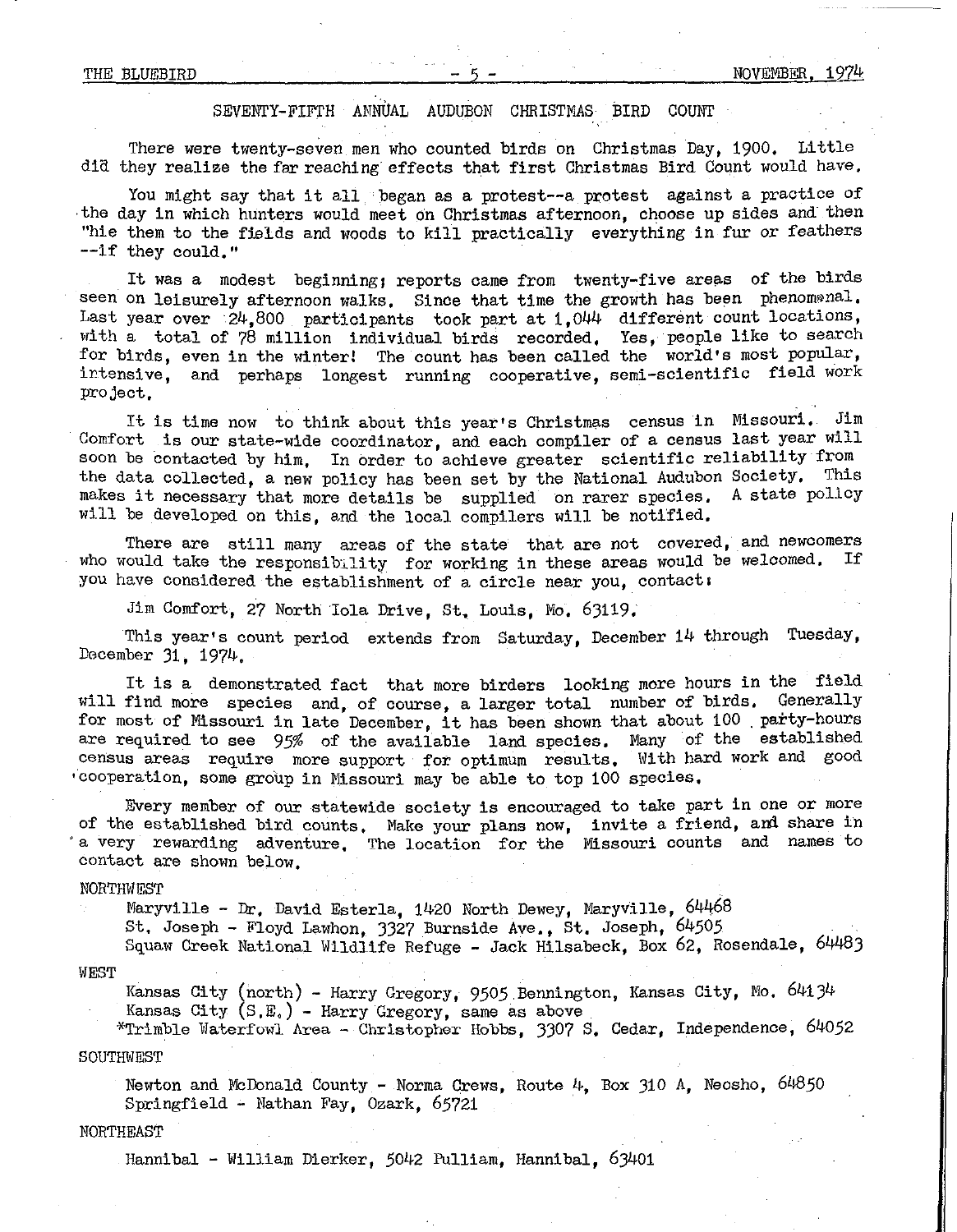# THE BLUEBIRD  $-6 -$  NOVEMBER,  $197<sup>1</sup>$

#### CENTRAL

ing r

Columbia - Edward Pickett, 608 Westmount Ave., Columbia, 65201 Montrose Lake Wildlife Area - John Belshe, Biology Department Central Missouri State University, Warrensburg, 64093

Sullivan - Jim Irvine, 624 Jane Street, Sullivan, 63080

Mineola - Rae Windsor, Route 3, Montgomery City, 63361<br>Salem - David Plank, Route 2, Box 178, Salem, 65560

\*Jefferson City area - Sydney Wade, 2202 Missouri Blvd., Jefferson City, 65101  $*N.C.$  Lake Area - Jim Rathert, 1308 Wilson Ave., Columbia, 65201

#### EAST

Gray Summit - Donald Hays, Route 3, Box 4, Union, 63084

Orchard Farm - Earl Comfort, 630 West Essex Ave., Kirkwood, 63122 Weldon Spring - James Comfort, 27 North Iola Drive, St. Louis, 63119

### SOUTHEAST

Big Oak Tree State Park - Jim Haw, 306 East Market, Charleston,  $63834$ Mingo Wildlife Area - Jim Haw (as above)

Cape Girardeau - Paul Hey, 1651 Perryville, Cape Girardeau, 63701 Dexter - Robert Gaede - 321 West Elk, Dexter 63841

\*Potential Counts for 1974

# $\ldots$  or  $\ldots$  or  $\ldots$  or  $\ldots$

### SUMMER SURVEY - June 1 through July 31 .

#### by Dick Anderson

Summer weather was fairly uniform throughout the state. June was cooler than normal with thunderstorms common during the early part of the month, Seven people were killed in the St. Louis area by lightning. Flash flooding created havoc from<br>Kansas City north through St. Joseph and Squaw Creek areas. July turned very hot Kansas City north through St, Joseph and Squaw Creek areas, July turned very with little or no rain, Crop damage was considerable because of' the drought, Some rain occurred in southern Missouri. in late July with Springfield receiving  $1\frac{1}{2}$  inches on July *25 •* 

Loons through Waterfowl - Unusual was a common loon in Kaiser Park near Mexico, Mo, on June  $10,11$  (RW). Also late was an Eared Grebe at Squaw Creek June 1 (FL). Ten white pelicans were noted on Stockton Lake July 7 (NF). Least bitterns were very common at Squaw Creek with up to 20 sightings in a day  $(FL)$ . They were also a common breeder near St. Louis in leftover flood-created marshes (EC et al). Yellowcrowned night herons outnumbered black-crowned in St. Louis, where at least 20 pair were thought to be breeding  $(RA)$ . This is a complete turn-around from 15-20 years ago, when yellow-crowneds were rare and black-crowneds nested by the hundreds. Paul ago, when yellow-crowneds were rare and black-crowneds nested by the hundreds. Heye reports five species of herons nesting in Scott County in southeast Missouri, While the nest count was down slightly, there were still over 5000 nests, and cattle egrets continue to increase, They also increased at St. Louis.

Blue-winged teals nested at Kansas City  $(KH)$  and St, Louis  $(RA et a1)$ . Wood duck production was up considerably at Kansas City (KH) and St, Louis (RA),

Hawks through Woodpeckers - Hawks were scarce in northwest Missouri (FL) and near Springfield (NF). Red-tails were up south of Kansas City (KH), and several Swainson's were noted west of Springfield (NF). Mississippi kites are not rare in southeast Missouri, but Paul Heye's report of two kites over a five square block wooded, residential area of Cape Girardeau is unprecedented. Six observers noted the kites over a four week's period. Two pair of red-shouldered hawks successfully bred south of St. Louis along the Mississippi River. This is the first known breeding of this species in that area for at least 15 years,

Upland sandpipers were summer residents in St. Louis County, St. Charles County, in the Kansas City area, and near St. Joseph. Because of National Audubon's change of date for the Summer Report to end on July 31, there were few migrant shorebirds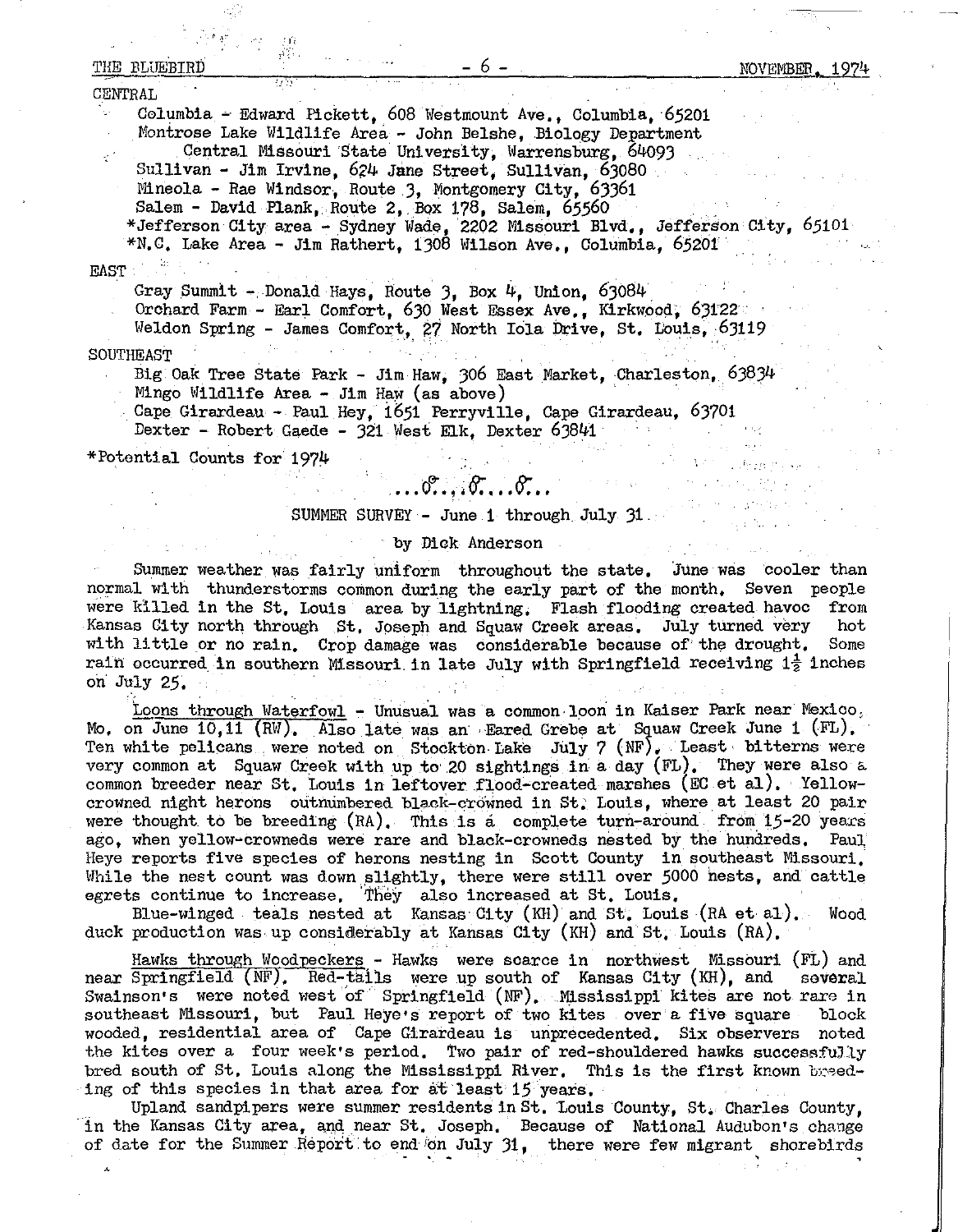reported. One exception was a red phalarope rear St. Louis on July 28. The bird was found by M11 Schaeffer on Highway 67 in St. Charles County just south of Alton Dam. It was seen later that day by Dick and Mitzi Anderson and Kathryn Arhos. The phalarope, except for the head, was still in breeding plumage and was seen in good sun-<br>light through the 40x scope.

Floyd Lawhon reports the burrowing owls first seen May 12 had produced five young by June 15. A refuge employee claims he saw a total of nine by mid-July. Owls were generally reported as scarce, but Chris Hobbs, who. was working as a railroad brakeman, saw many barred and great-horned along the tracks at night.

Mighthawks were up at least in the cities. Chuck-will's widow, normally common near Springfield, was reported down considerably, Ruby-throated hummingbirds were down at Kansas City, but up at St. Louis. Likewise there were no records of belted kingfishers at Kansas City, while there was a slight increase at St. Louis (RA).

Hoodpeckers were generally stable,. but down at Springfield,

Perching Birds. - Western kingbirds continue to decline in St, Joseph  $(FL)$ , while they were common at Kansas City (KH). There was a slight decrease in scissortailed flycatchers at Springfield (NF). Swallows in general had a very good year. Purple Martins and cliff swallows enjoyed their first increase at St. Louis in several years. Short-billed marsh wrens were common in the "flood" marshes at St. Louis (EC, RA et al). Two singing long-billed marsh wrens (rare in summer) were noted in St. Charles County during June and July (RA). The June storms destroyed 50% of the robin and dove nests in Kansas City, but later broods minimized the loss. Most early breeders such as robins, cardinals, etc., had completed their first nesting in.<br>St. Louis before the June storms hit.

For the Icteridae family there was good and bad news, Good news included the bobolinks nesting near St. Joseph, and yellow-headed blackbirds were very common at Squaw Creek (FL). Baltimore Orioles were actually abundant in some areas near St, Louis (RA), The bad news is that common grackles and. cowbirds are doing teo well, . · . . .

Summer finches were about normal, except for a "population explosion" of rosebreasted grosbeaks in the Kansas City area  $(KH)$ .

 $RA$  - Richard Anderson EC - Earl Comfort  $NF$  - Nathan Fay FL - Floyd Lawhon.  $0 - R$  Ray Windsor .;.  $\therefore$  0-  $\therefore$  0-  $\therefore$  0-  $\therefore$  .

# COLORFUL MIGRATION

If you see a bird this fall dressed in rainbow colors, you can believe your eyes, Two separate migration studies are being conducted in which the feathers of certain ducks and eagles have been dyed pink, yellow or blue. The research will be successful only if observations away from the marking locations are reported.

David Trauger, wildlife biologist for the U.S. Fish and Wildlife Service, is<br>ng a study of migration habits and wintering distribution of canvasbacks. If heading a study of migration habits and wintering distribution of canvasbacks. you see one of these in blue, yellow or pink, you are asked to report. Please send the name and address of the observer, the date, time and location of the sighting and the color of the marking, Other information about the flock would be helpful,

This information on canvasbacks should. be sent to the Northern Prairie Wildlife Research Center, P. O. Box 1747, Jamestown, North Dakota 58401

In another part of the country a study is being made in West Texas by Graduate Student Mike Lockhart with the Chihuahuan Desert Research Institute, Alpine, Texas. This project seeks to determine the origin of golden eagles which winter in west Texas. These birds are being trapped and color marked in light blue on wings and tail. If you observe one of these birds please report the sighting date, and its exact location with your name and address,

Information on color-marked golden eagles whould be sent to the Division of Wildlife Service, Federal Building--Room 1748, 601 E. 12th St., Kansas City, 64106,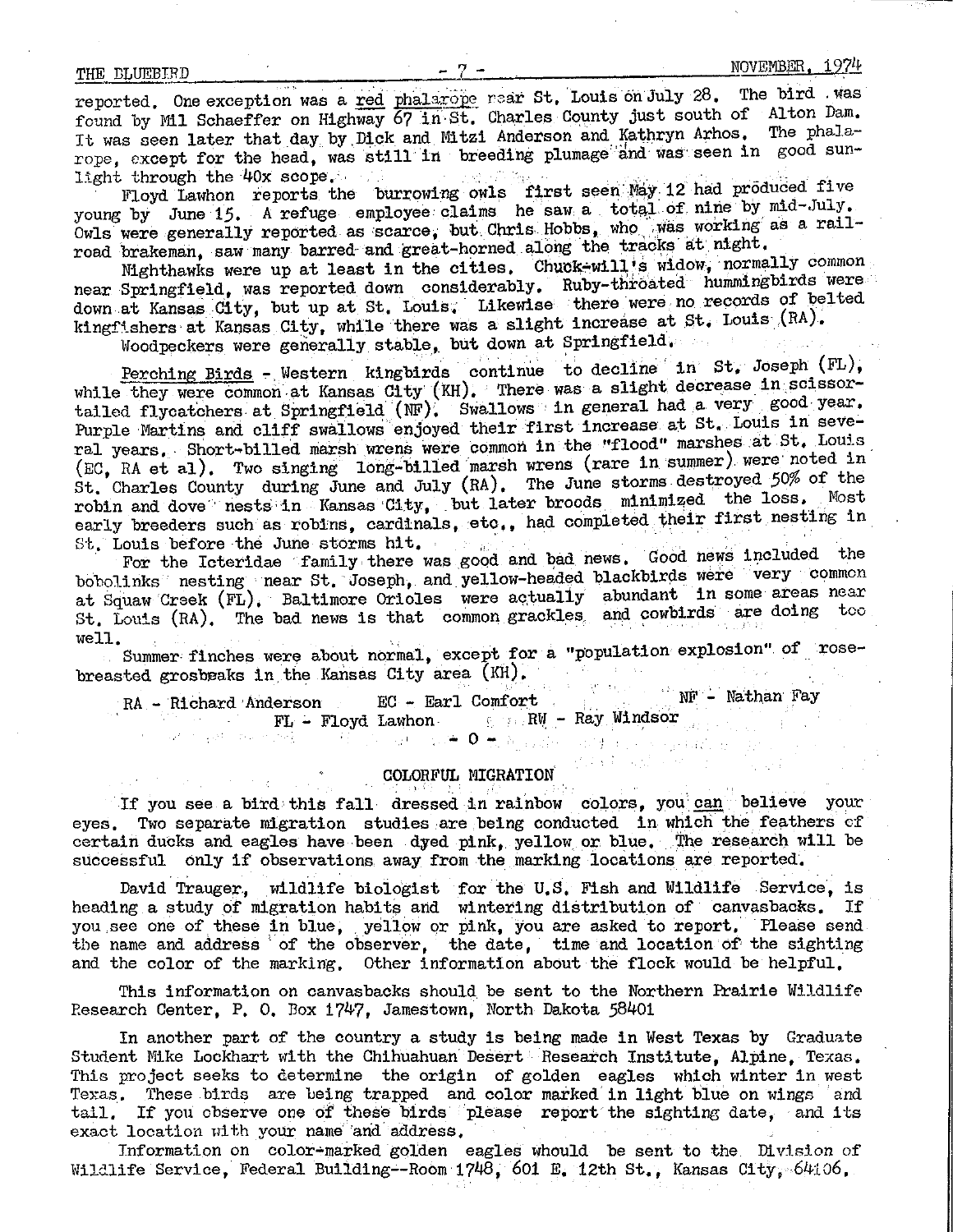# CONSERVATION TOPICS

# Reported by James P, Jackson, Conservation Editor

. THE  $_{\text{i}}$ WELDON SPRING PLAN, The University of Missouri, after World War II, acquired  $8,000$  acres of federal surplus. property with the stipulation that it be used for educational purposes for 20 years. The stipulation was fulfilled by having part of the area used for agricultural research. Most of it, though, including wooded hills, fields, bluffs and Nissouri River bottomland, has remained but little disturbed since before World War II.

Now the University Board of Curators, seeking a way to make money from the area<br>In endowment fund, is considering the possibility of selling the tract. Develfor an endowment fund, is considering the possibility of selling the tract. Devel-<br>opers would no doubt offer the best price, but the thought of this does not please opers would no doubt offer the best price, but the thought of this does not most Missourians, so the University is having feasibility studies conducted,

The best alternative right now is a cooperative plan offered by the Missouri Department of Natural Resources, Department of Conservation, and the St. Louis Zoo. It would keep the entire area in public ownership by having some 3,000 acres developed as a state park recreation area, another  $4,000$  acres to be maintained as a wildlife refuge, and the rest to be used as a satellite breeding area for rare species by the St, Louis Zoo,

There is a great need for recreational and wildlife areas near large metropoli-<br>tan centers; the University tract is only about 25 miles from St, Louis and adjoins the August A, Busch Wildlife Area, Seldom does such a large tract of land offer the unique opportunities as this one does so close to a large city, The cooperative plan now being offered deserves wide support, The 8,000 acres should not be sold to private developers who would no doubt--because of its location~-use it to build sprawling subdivisions; that we do not need.

Champion Tree Saved. Those who attended our 1974 Annual Meeting at Camp Rising Sun may recall having signed a petition to save our state champion chinkapin oak from destruction due to highway construction. The effort to save this tree has drawn attention from all over the state and has become a victory. The State Highway attention from all over the state and has become a victory. Department has cancelled plans to build a bridge over a nearby creek which would have required cutting down the champion, Hopefully, the Highway Department will find a better site for the bridge,

Meramec Dam Has New Critics. Of all the many arguments against building a Corp of Engineers dam on lovely Meramec River, one that has received most attention lately has to do with bats. It seems that the Fish and Wildlife Service, through the Department of Interior, is strongly opposing the dam because it bodes to threaten an endangered species, the Indiana bat. This argument, plus others, are sure to be heard when the Sierra Club lawsuit against the Corps has its hearing in court. This heard when the Sierra Club lawsuit against the Corps has its hearing in court. case has been delayed a number of times, but the date is now, hopefully, to be November 25. In view of the ever increasing opposition to this project, we would not mind the delays except for the fact that the Corps of Engineers is busy with roadbuilding and other damsite preparations.

 $\mathcal{F}_1, \mathcal{F}_2, \mathcal{F}_3, \mathcal{F}_4, \mathcal{F}_5, \ldots$ 

How Our Wild Birds Were Named (continued from page 9)

I have no intention of doing so.

The names I've mentioned have been those found in our check lists and bird books, not those I grew up with such as butcher bird, Jenny wren, buzzard, mud hen, brown thrush, turtle dove and raincrow. By no stretch of the imagination are some of the birds' names appropriate. Others are quite adequate. In any event, they are colorful and add to the birdwatcher's delight.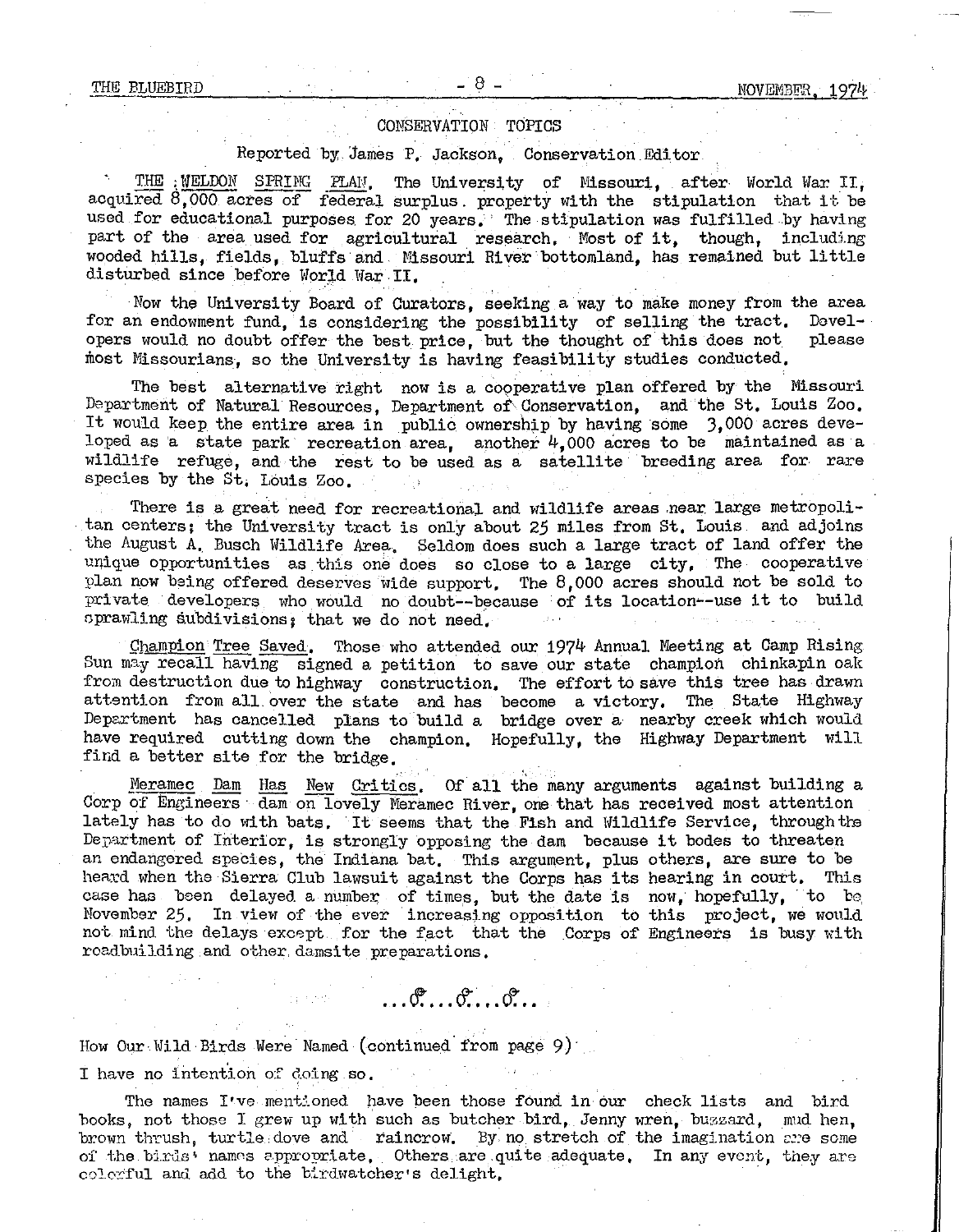#### *v;::*  HOW OUR WILD BIRDS WERE NAMED

 $\cdot$  :  $\cdot$   $\cdot$ 

# by Earl Comfort

Although I thoroughly enjoy birding, I get almost as big a kick out of bird names, their namers and the derivations of their names. It is quite certain the namors had the birds in hand in those olden days, How else can we account for such choices as downy and hairy woodpecker, roughwinged swallow or sharp~shinned hawk? Of course we all prefer our two birds in the bush, now that they have been named.

Most birds were named for their colors, shape, size, nesting locations, habitat, food preference, season, song or call notes, habits, for a person, from association, and last, but far from least, for a part of the bird body.

Would you believe more than thirty body parts figured in their naming? For most of these we can find examples among our Missouri birds, Heading the list should be the red-headed woodpecker, or perhaps, the common redpoll. The crown may be tufted, crested or capped, as in tufted titmouse, great-crested flycatcher, or black-capped chickadee. There is a golden-crowned sparrow, which is not a kingbird. There is a raft of birds named for the size, color or shape of the bill, as yellow-billed or black-billed cuckoo, And, of course, we have long and short-billed marsh wrens for the long and the short of it.

There are long and short-eared owls and horned owls. The owls won't give a hoot, but the horns and ears are not what they seem to be, but as we all know, tufts of feathers. There is a monkey-faced (barn) owl. red-faced warbler, red-napped sapsucker (old name), a golden-cheeked warbler, a red-necked grebe, ruffed grouse and. ruby-throated hummingbird.

Leaving the head and moving to the body we find broad-winged hawks and redwinged blackbirds, I have personally renamed the male scarlet tanager the blackwinged redbird, but the AOU hasn•t accepted that name yet.

There is the red-breasted nuthatch, rufous-sided towhee, black-bellied plover, and the not-so-red red-bellied woodpecker. There is a red-shouldered hawk, blackbacked gull, ladder-backed woodpecker, white-rumped sandpiper, bristled-thighed curlew, rough-legged or sharp-shinned hawks, Talis are included in names like redtailed and short-tailed hawks and scissor-tailed" flycatchers.

A look at feet determined such names as Lapland longspur, three-toed woodpeeker, and blue-footed booby, Since I have never met a booby, intelligence, and you must judge the IQ of the cuckoos and loons, I can't judge its

Most of our American swallows were named for their nesting habitats--the barn, tree, bank, cliff and cave, Named for their habitat are marsh wren and marsh hawk, meadowlark and field sparrow, Territorial names are eastern and western bluebirds, Chimney swifts were double-named for speed and habitat. The cardinal was named for diministy barrack acro device head for speed and hear dev, the conduction and hear device. chickadee for its call notes. Kingfishers and kingbirds got their names from their solf-poolaimed right to the title through their bullying tactics. The cattle egret and cowbird were named through their association with bovines; house wrens and house sparrows because they took to human dwellings,

Size figured in the naming of the elf owl, pygmy nuthatch and least tern. Lesser, great and greater were often used, Feeding habits figured often, There are acorn woodpeckers, gnatcatchers, and flycatchers. The seasons gave us winter wrens and summer tanagers. Habits named roadrunner, nuthatches, nutcrackers, thrashers, creepers and dippers. An example of a bird named for a person is Missouri's own Harris sparrow.

Actually, I have only scraped the surface and could go on and on. Don't panic. (Continued on page  $8$ )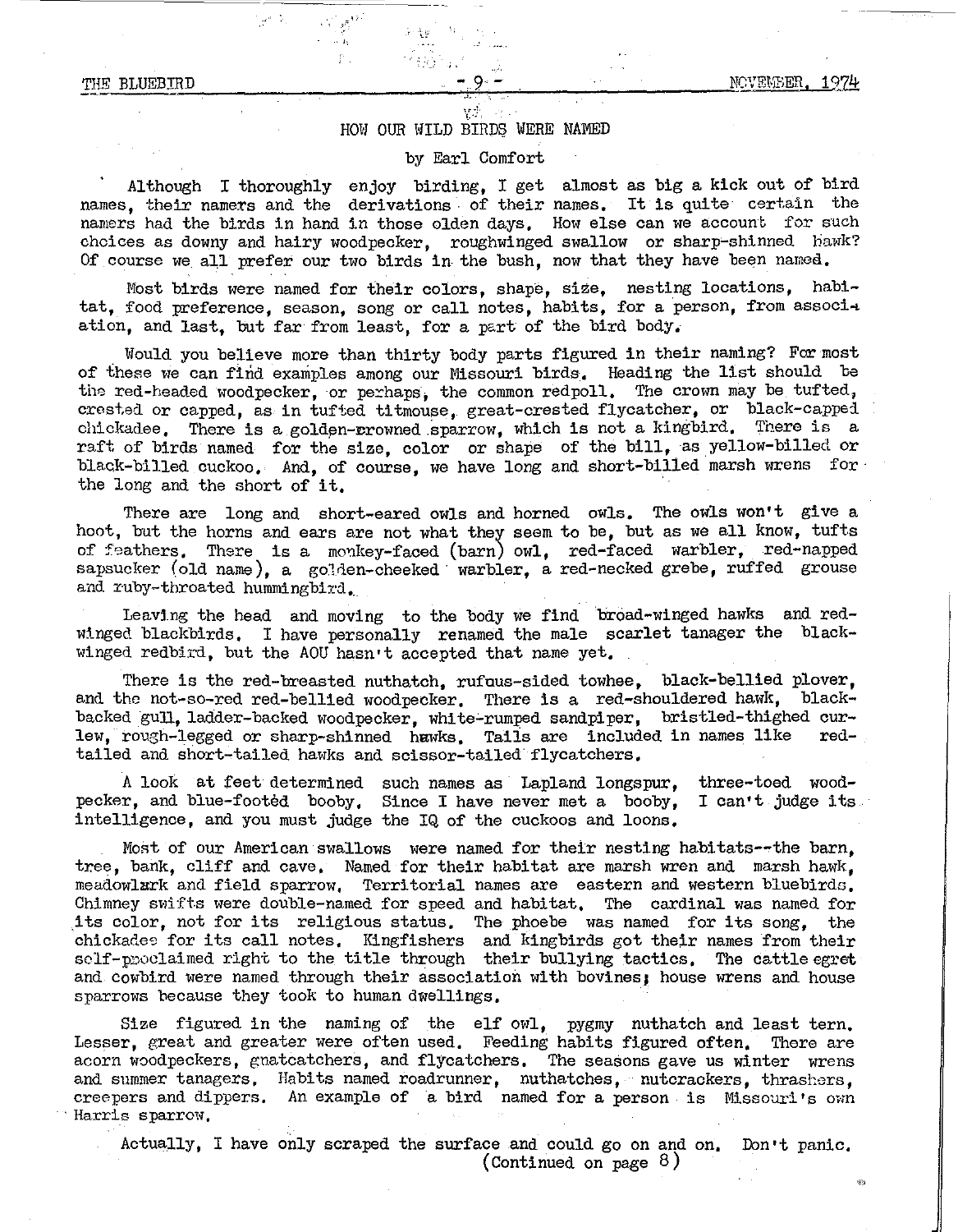### THE BLUEBIRD

#### NOVEMBER.

# "THE AUDUBON SOCIETY OF MISSOURI" DECALS

*'-.\_+\_Jf;* 

Colorful decals with a picture of a bluebird and our Society's name will be avaiable soon. Why should you put the Society decal on your automobile? It helps tô promote the Audubon Society of Missouri, When you are on local field trips with<br>your friends the decal will be noticed. Let them know the new things our corganizayour friends the decal will be noticed. Let them know the new things our tion is doing. Invite them to join; invite them to the next "Nature Adventure." (See Page  $4$ .) Decals on cars make. it easier for people to stay together on field trips when many cars are involved, in spite of numerous stops, ferry crossings or intervening traffic.

Since this is the first offering of a decal for our Society, we would like for each member to have one free. The following guide lines were approved by the board of directors af the Fall Meeting.

One Free Decal for New Members, People joining as regular members for the first time.

One Free Decal for the Recruiter of a New Member. The new member should mention the name of his recruiter member on the membership application form.

One Free Decal to a Member Paying Three Years' Dues at one time. If you have just paid your annual dues, send a check (and a reminder note) to the treasurer for two more years of dues to receive your decal. Your simple action saves the society postage and mailing costs, and helps to earn more interest for conservation purposes. This savings to us is thus passed along to you.

Additional decals may be purchased from the treasurer when they become available after the first of the year.  $(PEB)$ .

# *,.,cS:, .. B': •..* **e: ..**

#### REPORT ON BLUEBIRD NESTING BOX STUDY

## by Burrell and Ruby Pickering

For the seventh consecutive year, the Webster Groves Nature Study Society, as one of its Nature Study Projects, has conducted a sixteen-weekend Bluebird Nesting Box Survey at Sunny Ranch in Warren County, Missouri, Each of 60 boxes was checked weekly. Detailed information was recorded for each box as to occupancy--kind of bird, number of eggs, number fledged, the behavior pattern of the bluebirds, as well as any unusual observations, A total·of *85* people cooperated in the project,

Nesting was well uriderway when the first check was made on April 20. However, the final results were down somewhat from 1973--probably because of a seven weeks• drought,

An unusual loss of eggs, 55 as compared with 25 last year, defied explanation. A two foot band of metal around each post kept animals out. In the later part of the season, all posts wore greased to prevent snakes from entering the nests, but still there were some egg losses.

Dr. Burt L, Monroe, Jr., chairman of the Department of Biology of the University of Louisville, an expert on bluebirds, was called on for help. He could offer no explanation for the disappearing eggs other than the "two-legged variety of •predator<sup>,</sup>, particularly the young and. mischievcus kind." However, there was no reason to suspect vandalism, so the disappearance of eggs remains a mystery,

The following interesting observations were made:

NEST BUILDING usually required five or six days, but during the height of the breeding season, one weekend the box would be empty, the following weekend it would have a nest and several eggs in it. Both male and female helped in nect building, but it was usually the female who did most of the work. The nests were loose, poorly built structures, however in the snug cavity of the boxes, expert workmanship is not required. The nests were almost entirely of dried grasses and weed stems with the lining of fine grasses.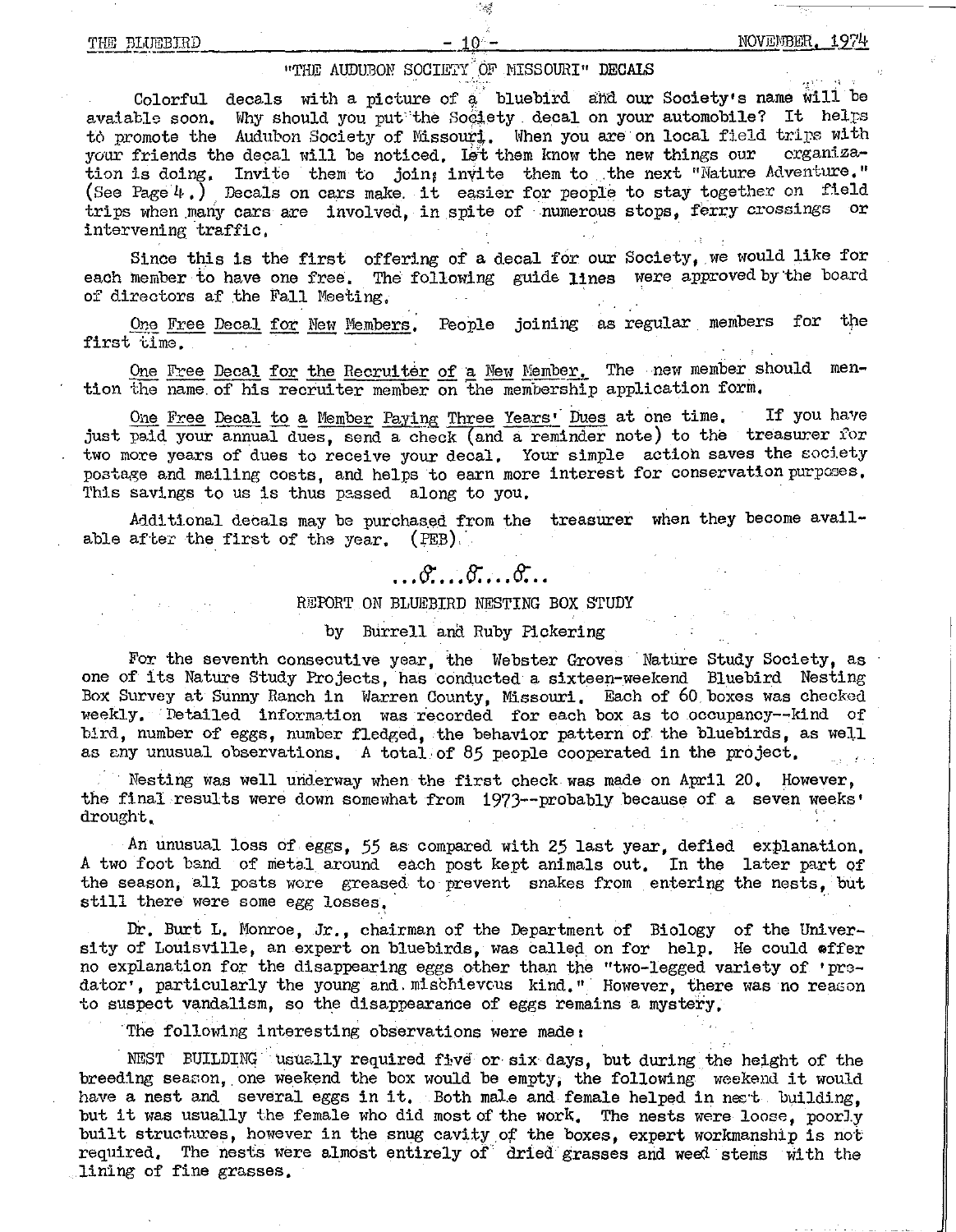*EGG* LAYING started soon after the nest nac completed and usually there were four or five pale blue, ovate eggs,

INCUBATION started as soon as the last egg was laid and required about 14 days, Several times observers mentioned that during incubation the female refused to leave the nest when the box was one ned the nest when the box was opened.

YOUNGS grew rapidly and were full feathered and were ready to leave the nest in 15 to 18 days, They were able to fly a short distance *tot* some branch on the first try, and none were found on the ground,

FEEDING was done by both parents, bringing a diet almost exclusively of insects every few minutes from dawn to dusk, Youngs are still fed after leaving the nest by the male while the female continues with her next brood,

HOUSEKEEPING was excellent. Shells were carried some distance away as soon as the young are hatched, Likewise droppings of the young are quickly removed,

IN ITS FOOD HABITS the bluebird is one of the most useful birds, It does little harm to human interest, feeding almost entirely on insects, thereby destroying large quantities of those which are harmful, The vegetable portion of their diet is largely fleshy fruit, mostly wild.  $\pm$  1.5  $^{\circ}$ 

That the boxes can be opened and inspected without unduly disturbing the bluebirds is one of the big surprises to those who do not know their friendliness and patience. Usually, when a box is approached, the adult bird, if present, would leave and wait quietly on a nearby limb until the observers left. Inspection was done as quickly and carefully as pc:sible.

We have been asked why the need for bluebird nesting boxes. This can be explained by the fact that bluebirds nest only in cavities, either natural or man made, Formerly the sites used consisted of old woodpecker holes and other natural r.avities in dead trees or wooden fence posts, Under today•s farming practices, dead trees are usually removed, and fence posts are of metal. Adequate natural nesting sites have declined and with them the bluebird population,

Put up boxes for the friendly bluebirds if you can, You will enjoy having them all year, marvel that they carry the deep blue sky on their backs, and agree that they have been rightly chosen as the official bird of the State of Missouri,

| RESULTS OF 1974 BLUEBIRD NESTING BOX STUDY AT SUNNY RANCH |     |               |               |                      |              |                                  |
|-----------------------------------------------------------|-----|---------------|---------------|----------------------|--------------|----------------------------------|
| $EGGS$ :<br>Total laid                                    | 386 |               | YOUNGS:       | Died in Nest         |              | 13                               |
| Infertile or deserted                                     | 22  |               |               | Lost to Predators    |              | 18                               |
| Disappeared from Nest                                     | 55  |               | Fledged       |                      |              | 278                              |
| Youngs hatched                                            | 307 |               |               | Percentage Eggs Laid |              | 72%                              |
| Percentage                                                | 80% |               |               |                      |              | $\sim$ Percentage of hatched 90% |
| Bluebird Yearly Comparison Data                           |     | <u> 1970 </u> | <u> 1971 </u> | <u> 1972 </u>        | <u> 1973</u> | <u> 1974 </u>                    |
| Boxes Available                                           |     | 40            | 58            | 60                   | 60.          | 60                               |
| Boxes in which Nested                                     |     | 28            | 36            | -50                  | 45           | 42                               |
| Total Nests                                               |     | 46            |               | 87                   | 89           | 83                               |
| <b>Eggs laid</b>                                          |     | 212           | 248           | 393                  | 387          | 386                              |
| <b>Fggs</b> per Nest                                      |     | 4.6           | 4,5           | 4,5                  | 4, 3         | 4,6                              |
| Youngs Fledged                                            |     | 137           | 195           | 199                  | 289          | $278*$                           |
| Percentage of success                                     |     | 65%           | 79%           | 76%                  | 75%          | 72%                              |
| Average per nest                                          |     | 3.0           | 3.5           | 3.4                  | 3.2          | 3.3                              |

\* Plus *5* Chickadees fledged

 $\ldots \mathcal{E} \ldots \mathcal{E} \ldots \mathcal{E}$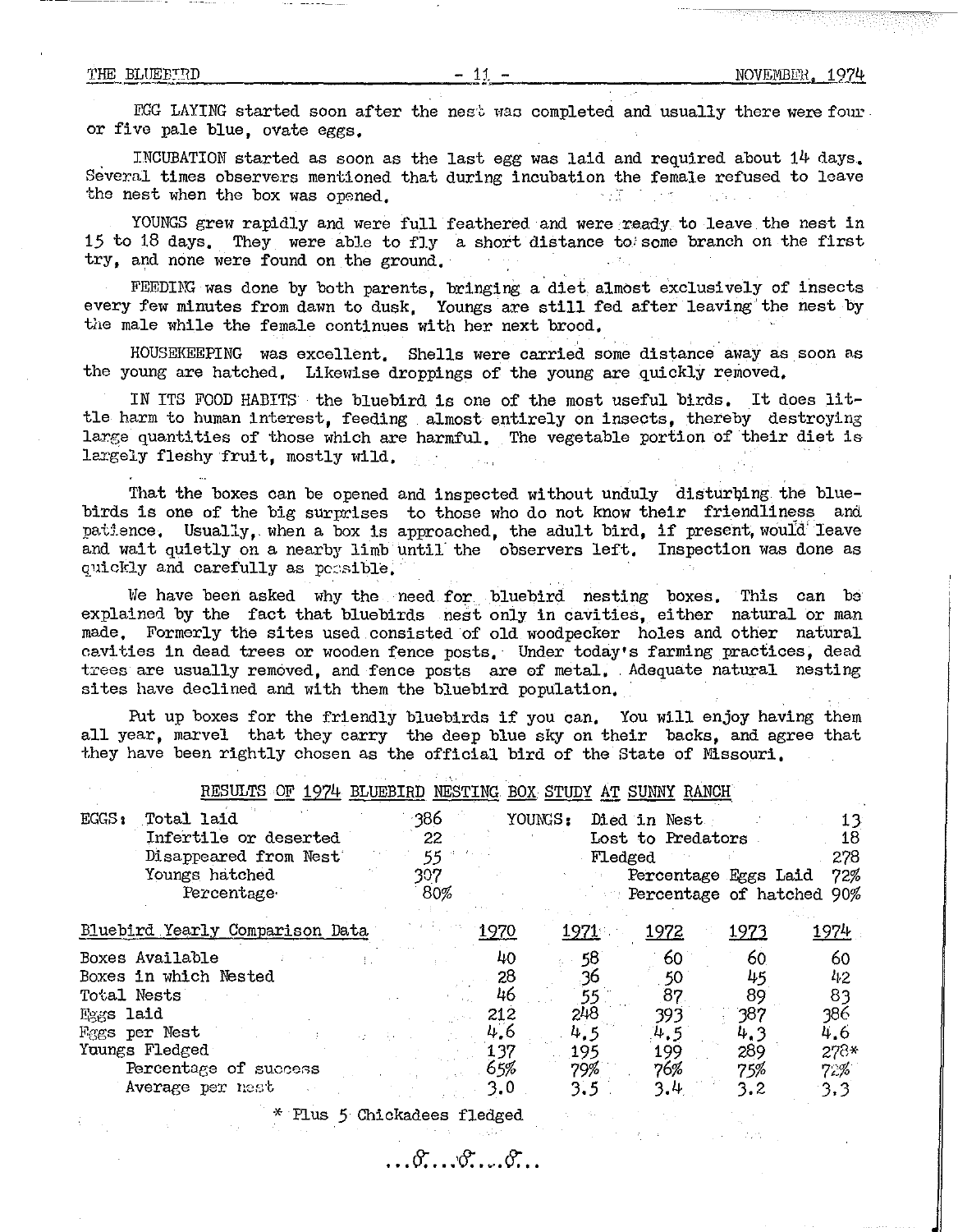··. ~ €~ *C!}3U[)] UJ:J:J* . .. . · tho.t fall *on* the *edifot<s desk* 

### A. DEAN COLE NEMORIAL ESTABLISHED

The Nature Conservancy has recently purchased a thirteen acre plot joining their Lichen Glade area in St. Clair County. This beautiful and interesting spot has been chosen as a memorial to the late  $A$ , Dean Cole, The addition includes a picturesque sandstone bluff, topped by the balance and best portion of Lichen Glade, a heavily timbered flood plain lying between the bluff and Salt Creek, and some of the creek itself,

Dean Cole was an enthusiastic birder and active member of The Audubon Society of Missouri, the Burrough's Club of Kansas City, and other nature oriented organizations, Mrs, Cole is one of the directors of our Society,

The memorial fund established by our Society has recently been transfered to The Nature Conservancy and will be used to apply on the cost of this property, Additional memorial gifts for this purpose would be appreciated and may be sent to Joel Massie, 1015 Locust St,, St, Louis, Mo, 63101, Mark your tax deductible gifts: "A, Dean Cole. Memorial Fund,"

医重用 人类的

a sa bha ann an co-ann an c

第四章 最高。

# CONGRATULATIONS I

The October, 1974, issue of the Smithsonian contains an article, "Rare Glimpses of Newborn Bats," written by Patricia Esterla with' exciting photographs by David, This article tells the story of the capture of pregnant spotted and western mastiff bats, the birth of their young, and the subsequent behavior of the mother and babies. Both of these species are very rare in the United States and were captured in Big Bend National park where Dave is a summertime naturalist, Patty ably·describes the excitement and fascination that occurred during this history making event. This was the first recorded birth of these bats in captivity and the first pictures ever of newborn bats of these species. newborn bats of these species, **Setting and Constitution** 

Get a copy and read this fine article.  $(FCF)$  (JFC)

**Congression** 

# A NORTHERN VISITOR IN WINTER WHITE . . . . . . . . . . . .

No.

A flash of white caught my eye as a flock of juncos flew across the road, It was more than the usual white of tail feathers. An albino? The birds settled in a large tree as I parked my car and reached for binoculars, That one bird was different was obvious even at that distance, I could very easily see his gleaming breast, "It•s not an albino!" I thought; he had too much color for that, As I watched, the birds flew back across the road and into the weed patch where they had been feeding as I drove up, I caught another glimpse of white as I pursued them along the road and into a small lane, As I waited I said, almost to myself, "I wish...." And then out loud, "I wish-sh-sh, wish-sh-sh, wish-sh-sh!" My plea was heard,

The juncos responded and flew into some small trees. And then the little white bird took his place on a low limb, not twenty feet away from me, He sat very quietly, carefully observing the wish-maker.

He was beautiful! Unmistakably a snow bunting, There was black and some brown in his back and wings and tail, but his breast was pure white except for a small soft brownish mark behind his throat. His face had some brown, but there was a tiny eye-ring, the whitest I have ever seen--almost whiter than the rest of him. We watched one another until he became bored and disappeared.

What was a snow bunting doing in Springfield on November 2? Who could even guess? My friends and I have scrutinized almost every flock of juncos in Greene County to no avail. Maybe if we wish hard enough: "Wish-sh-sh, wish-sh-sh,,,"  $(RM)$ 

J. Grant Louis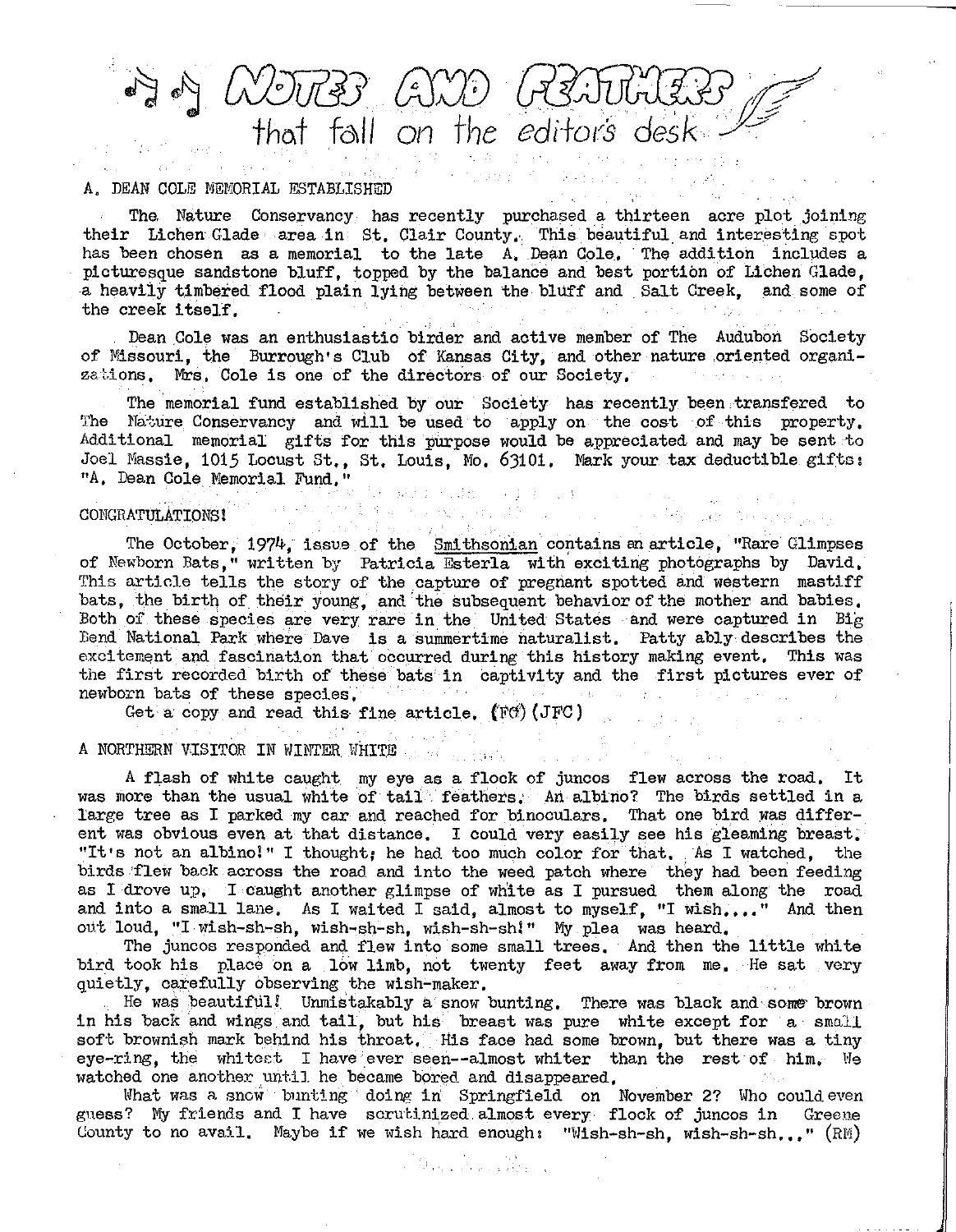# THE BLUEBIRD  $-13 -$  NOVEMBER, 1974

#### ARTIST'S WORK A DELIGHT. get - danú

A delightful bonus for those who attended the Fall Meeting at Camp Rising Sun was the opportunity to see the beautiful originals and prints of Artist David Plank. It was a pleasure, too, to visit with the artist whose easy smile and casual appearance gave no clue to the talent which has brought him acclaim far beyond the borders of his native Missouri. In December, 1973, he was honored by being elected to membership in the Society of Animal' Artists in New York City.

The interesting bird drawings which have appeared regularly in recent issues of The Bluebird are David's work. We do appreciate his sharing his art work with us.

Anyone interested in the limited edition prints of twenty of the best loved birds of Mid-America may contact Natural Heritage Prints, 3000 Rollins Road, Columbia, Mo. 65201. Originals may be purchased from Jim's Paint Pallet in Columbia. Requests for further information concerning prints or originals may be directed to the artist at Route 2, Box 178, Salem, Missouri, 65560.

## *A* GREAT LOSS

The name of Allan D, Cruickshank has long been closely associated with birding and nature. His death in October following a short illness brings a feeling of sorrow and loss, He was 67 years old and lived at Rockledge, Florida, He was lecturer, photographer, writer, and above all a teacher, with a colorful sense of humor. thirty-seven years he served on the staff of the National Audubon Society. His contagious enthusiasm for birding, his competitive zest, his boundless energy have all been reflected in the memmoth growth of the annual Christmas Bird Count for which he sorved as editor for seventeen years.

Our sympathy is extended to his wife, Helen, who shared in the joy of his work,

#### WANTA BUY A DUCK--STAMP?

Nathaniel P, Reed, Assistant Secretary of the Interior for Fish ani Wildlife and Parks, has urged all conservationist to participate in the Migratory Bird Hunting Stamp Program and help purchase wetland habitat for migratory waterfowl, Established in 1934, the program requires all hunters to buy "duck stamps" from their local post : offices at \$5,00 each, Over two million acres of wetlands have been purchased from duck stamp revenues, 'The 1974 program is now being expanded so that everyone will be able to buy the stamps and help safeguard North American waterfowl. The stamp is one and one-half by one inches and depicts a wood duck in flight,

#### THANKS TO ALL,

The Bluebird is a joint effort and many people are involved in getting it to you, Articles must be written, Mimeographing, folding, addressing, and mailing all take time, Our thanks to many who contribute in various ways,

If you have articles or notes of interest for our readers please send them to the editor (address on back page by February first for the next issue, Thanks, (RM) - 0 -

NAMES AND ADDRESSES OF YOUR REGIONAL DIRECTORS - OLD AND NEW:

Mrs. Dean Cole, 7327 Brittany #106, Shawnee-Mission, Kansas 66203 Mr. James F. Comfort, 27 N. Iola Drive, St. Louis, Mo. 63119 Miss Bonnie Dunlap, 1106 Vineyard Sq., Jefferson City, Mo. 65101 Dr. David Easterla, 1420 N. Dewey, Maryville, Mo. 64468 Dr. Keith Evans, 3418 Valencia, Columbia, Mo. 65201 Mr. Nathan Fay, Route 2, Ozark, Mo. 65721 Vir, Floyd Lawhon, 3327 Burnside, St, Joseph, Mo, 64504 Mrs. Rebecca Matthews, Route 2, Box 128, Springfield, Mo. 65802 Dr. Earl McHugh, 4310 Wornall Road, Kansas City, Mo. 64111